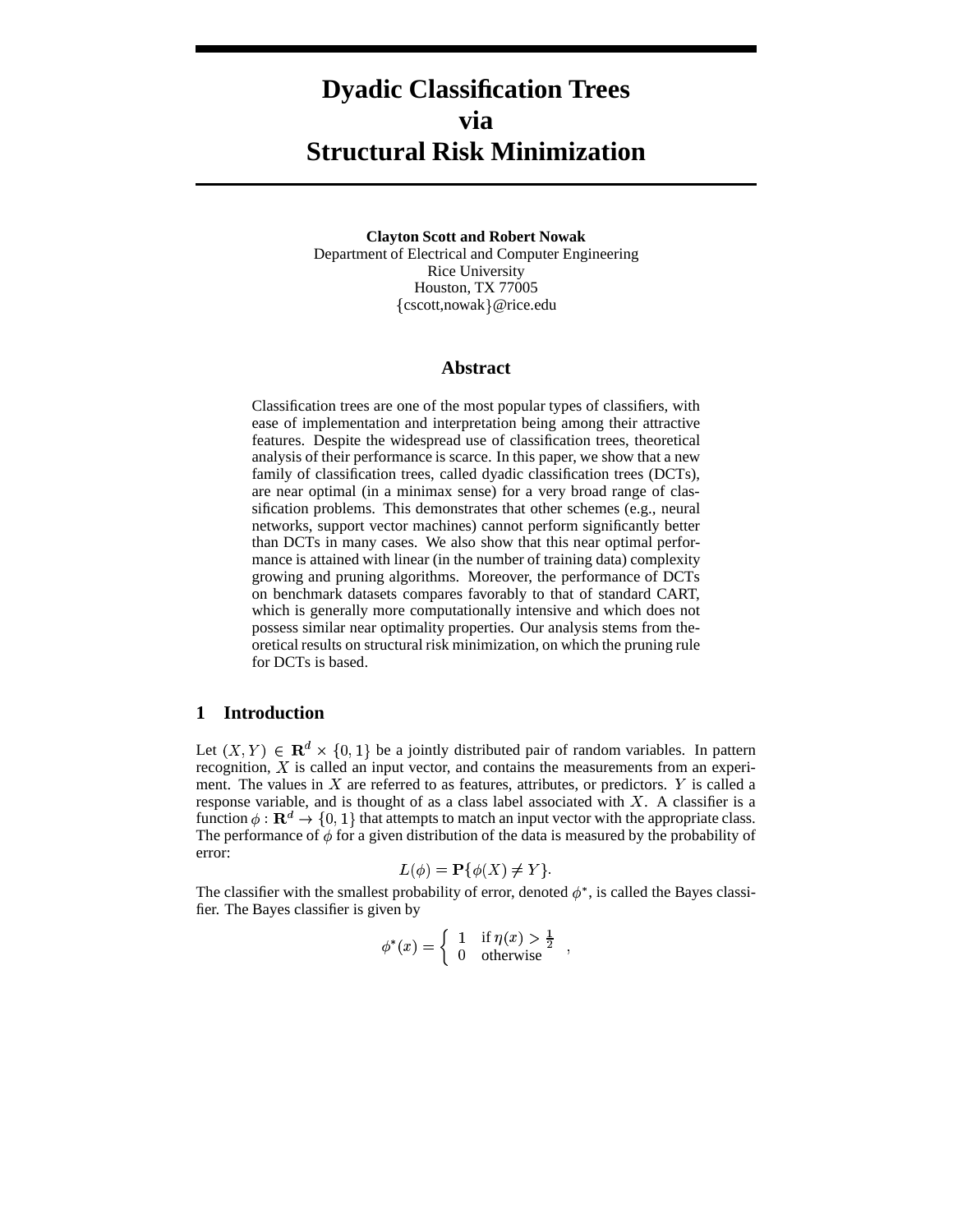where  $\eta(x) = P\{Y = 1 | X = x\} = E\{Y | x\}$  is the regression of Y on X. The probability of error for the Bayes classifier is denoted  $L^*$ .

The true distribution on the data is generally unknown. In such cases, we may construct a classifier  $\phi_n$  based on a *training dataset*  $D_n = \{(X_1, Y_1), \ldots, (X_n, Y_n)\}$  of independent, identically distributed samples. A procedure that constructs a classifier for all  $n$  is called a *discrimination rule*. The performance of  $\phi_n = \phi_n(x; D_n)$  is measured by

$$
L_n = L(\phi_n) = \mathbf{P}\{\phi_n(X; D_n) \neq Y | D_n\},\
$$

the conditional probability of error. Note that  $L_n$  is random, since  $D_n$  is random.

In this paper, we examine a family of classifiers called *dyadic classification trees* (DCTs), built by recursive, dyadic partitioning of the input space. The appropriate tree from this family is obtained by building an initial tree (in a data-independent fashion), followed by a data-dependent pruning operation based on structural risk minimization (SRM). Thus, one important distinction between our approach and usual decision trees is that the initial tree is not adaptively grown to fit the data. The pruning strategy resembles that used by CART, except that the penalty assigned to a subtree is proportional to the square root of its size.

SRM penalized DCTs lead to a strongly consistent discrimination rule for input data  $X$  with support in the unit cube  $[0, 1]^d$ . We also derive bounds on the rate of convergence of DCTs to the Bayes error. Under a modest regularity assumption (in terms of the box-counting dimension) on the underlying optimal Bayes decision boundary, we show that complexityregularized DCTs converge to the Bayes decision at a rate of  $n^{-1/(d+1)}$ . Moreover, the minimax error rate for this class is at least  $n^{-1/d}$ . This shows that dyadic classification trees are near minimax-rate optimal, i.e., that no discrimination rule can perform significantly better in this minimax sense. We also present an efficient algorithm for implementing the pruning strategy, which leads to an  $O(n)$  algorithm for DCT construction. The pruning algorithm requires  $O(M \log M)$  operations to prune an initial tree with M terminal nodes, and is based on the familiar pruning algorithm used by CART [1]. Finally, we compare DCTs with a CART-like tree classifier on four common datasets.

## **2 Dyadic Classification Trees**

Throughout this work we assume that the input data is restricted to the unit hypercube,  $[0, 1]^d$ . This is a realistic assumption for real-world data, provided appropriate translation and scaling is applied. Let  $\mathcal{P} = \{R_1, \ldots, R_k\}$  be a tree-structured partition of the input space, where each  $R_i$  is a hyperrectangle with sides parallel to the coordinate axes. Given an integer  $\ell$ , let  $[\ell]_d$  denote the element of  $\{1, \ldots, d\}$  that is congruent to  $\ell$  modulo  $d$ . If  $R_i \in \mathcal{P}$  is a cell at depth  $j$  in the tree, let  $R_i^{(1)}$  and  $R_i^{(2)}$  be the rectangles formed by splitting  $R_i$  at its midpoint along coordinate  $[j+1]_d$ . As a convention, assume  $R_i^{(1)}$  contains those points of  $R_i$  that are less than or equal to the midpoint along the dimension being split.

**Definition 1** *A* sequential dyadic partition *(SDP)* is any partition of  $[0, 1]^d$  that can be *obtained by applying the following rules recursively:*

- *1. The trivial partition*  $P = \{ [0, 1]^d \}$  *is an SDP,*
- 2. If  $\mathcal{P} = \{R_1, \ldots, R_k\}$  is an SDP, then so is

 $\{R_1,\ldots,R_{i-1},R_{i}^{(1)},R_{i}^{(2)},R_{i+1},\ldots,R_k\},$ where *i* may be any integer,  $1 \leq i \leq k$ .

*We define a* dyadic classification tree *(DCT) to be a sequential dyadic partition with a class label (0 or 1) assigned to each node in the tree.*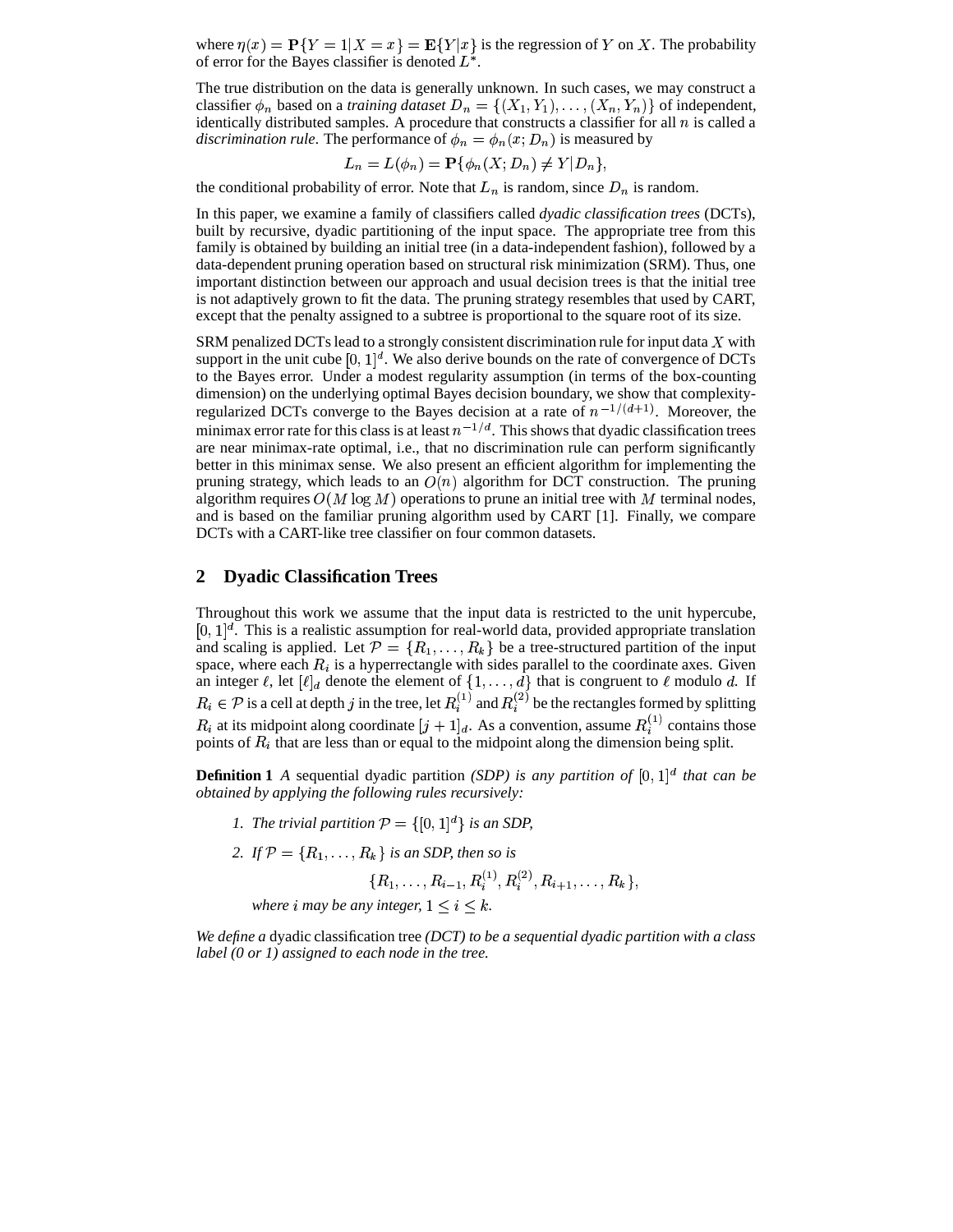The partitions are sequential because children must be split along the next coordinate after the coordinate where their parent was split. Such splits are referred to as *forced* splits, as opposed to *free* splits, in which any coordinate may be split. The partitions are dyadic because we only allow midpoint splits.

By a *complete* DCT of depth  $L$ , we mean a DCT such that every possible split up to depth  $L$ has been made. In a complete DCT, every terminal node has volume  $2^{-L}$ . If L is a multiple of d, then the terminal nodes of a complete DCT are hypercubes of sidelength  $2^{-L/d}$ .  $\frac{d}{d}$ .

# **3 SRM for DCTs**

Structural risk minimization (SRM) is an inductive principle for selecting a classifier from a sequence of sets of classifiers based on complexity regularization. It was introduced by Vapnik and Chervonenkis (see [2]), and later analyzed by Lugosi and Zeger [3], [4, Ch. 18]. We formulate structural risk minimization for dyadic classification trees by applying results from [4, Ch. 18].

SRM is formulated in terms of the VC dimension, which we briefly review. Let  $\mathcal C$  be a collection of classifiers  $\phi : \mathbf{R}^d \to \{0,1\}$ , and let  $z_1,\ldots,z_n \in \mathbf{R}^d$ . If each of the  $2^n$ possible labellings of  $z_1, \ldots, z_n$  can be correctly classified by some  $\phi \in \mathcal{C}$ , we say shatters  $z_1, \ldots, z_n$ . The *Vapnik-Chervonenkis dimension* (or VC dimension) of  $\mathcal{C}$ , denoted by V, is the largest integer *n* for which there exist  $z_1, \ldots, z_n \in \mathbb{R}^d$  such that C shatters  $z_1, \ldots, z_n$ . If C shatters some *n* points for every *n*, then  $V = \infty$  by definition. The VC dimension is a measure of the capacity of C. As V increases, C is able to separate more complex patterns.

If  $m = 2^J$  for some integer  $J \ge 0$ , we say m is *dyadic*. For dyadic m, and for  $1 \le k \le m^d$ , Let  $\mathcal{D}_m^{(k)}$  denote the collection of all DCTs with k terminal nodes and depth not exceeding dJ, so that no terminal node has a side of length less than  $1/m = 2^{-J}$ . It is easily shown that the VC dimension of  $\mathcal{D}_m^{(k)}$  is k [5].

Given a dyadic integer m, and training data  $\{(X_i, Y_i)\}_{i=1}^n$ , for  $k = 1, 2, \ldots, m^d$ , define

$$
\phi_{n,m}^{(k)} = \argmin_{\phi \in \mathcal{D}_m^{(k)}} \ \widehat{L}_n(\phi),
$$

where

$$
\widehat{L}_n(\phi) = \frac{1}{n} \sum_{i=1}^n I(\phi(X_i) \neq Y_i)
$$

is the empirical risk of  $\phi$ . Thus,  $\phi_{n,m}^{(k)}$  is selected by empirical risk minimization over  $\mathcal{D}_m^{(k)}$ . Define the penalty term

$$
\Delta(k,n) = \sqrt{\frac{32k \log(en)}{n}},\tag{1}
$$

and for  $\phi \in \mathcal{D}_m^{(k)}$ , define the penalized risk

$$
\tilde{L}_n(\phi) = \hat{L}_n(\phi) + \Delta(k, n).
$$

The SRM principle selects the classifier  $\phi_{n,m}^*$  from among  $\phi_{n,m}^{(k)}$ ,  $k = 1, 2, \ldots, m^d$ , that minimizes  $\tilde{L}_n(\phi_{n,m}^{(k)})$ . We refer to  $\phi_{n,m}^*$  as a *penalized* or *complexity-regularized dyadic classification tree*. We have the following risk bound.

**Theorem 1** For all n and  $k \leq m^d$ , and for all  $\epsilon \geq 4\Delta(k, n)$ ,

$$
\mathbf{P}\left\{L(\phi_{n,m}^*) - \inf_{\phi \in \mathcal{D}_m^{(k)}} L(\phi) > \epsilon\right\} \le e^{-n\epsilon^2/128} + 8n^k e^{-n\epsilon^2/512},
$$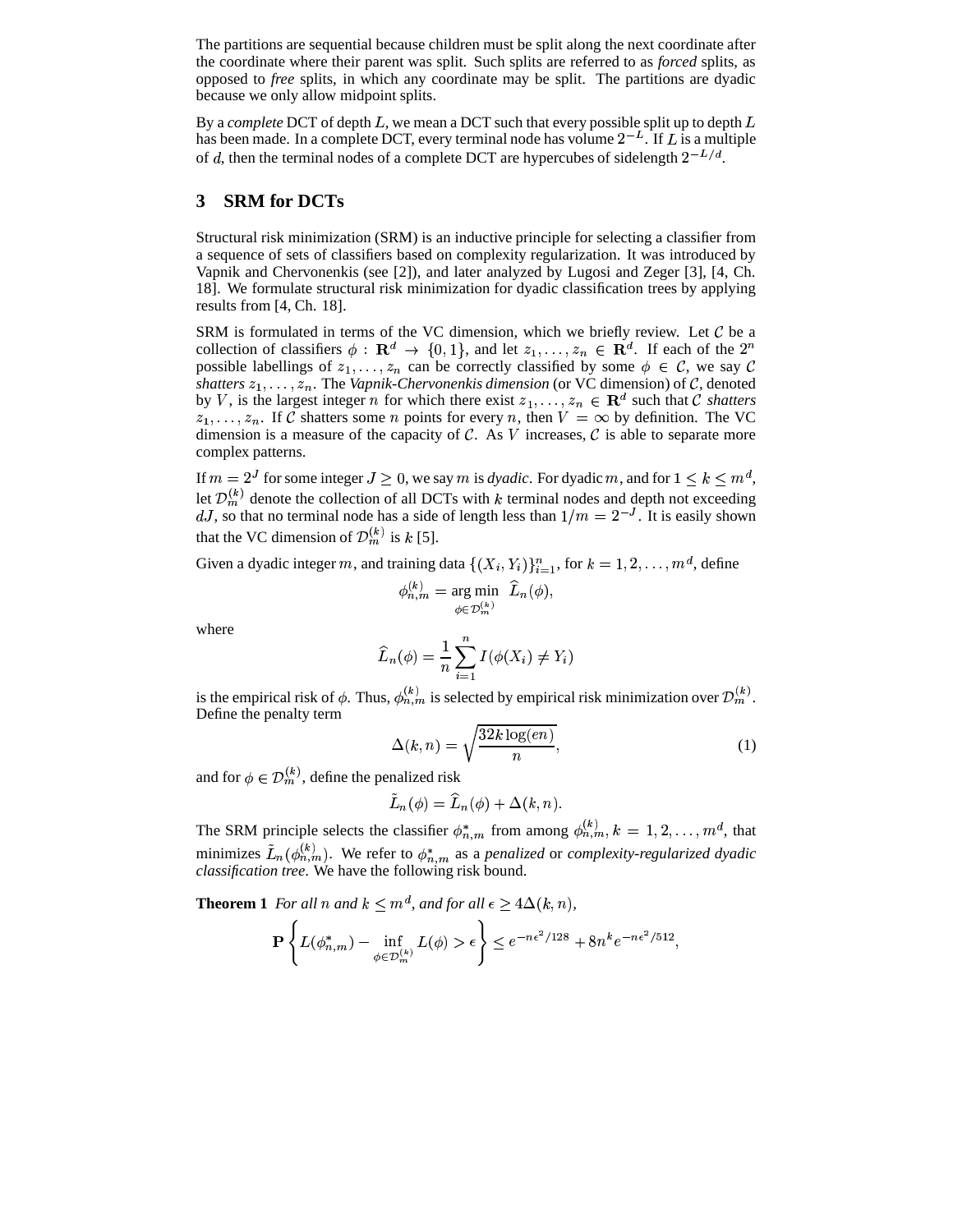and in particular, for all  $n$  and  $m$ ,

$$
\mathbf{E}[L(\phi_{n,m}^*)]-L^*\leq \min_{1\leq k\leq m^d}\left(16\sqrt{\frac{k\log n+4}{2n}}+\left(\inf_{\phi\in\mathcal{D}_m^{(k)}}L(\phi)-L^*\right)\right).
$$

*Sketch of proof:* Apply Theorem 18.3 in [4] with  $\mathcal{C}^{(k)} = \mathcal{D}_m^{(k)}$  and  $V_k = k$  for  $k =$  $1, 2, \ldots, m^d$ .  $\mathbf{A}$ .

The first term on the right-hand side of the second bound is an upper bound on the expected estimation error. The second term is the approximation error. Even though the penalized DCT does not know the value of  $k$  that optimally balances the two terms, it performs as though it does, because of the "min" in the expression. Nobel [6] gives similar results for classifiers based on initial trees that depend on the data.

The next result demonstrates strong consistency for the penalized DCT, where strong con sistency means  $L_n \to L^*$  with probabilty one.

**Theorem 2** *Suppose*  $n, m \to \infty$ , with  $m = m(n)$  assuming only dyadic integer values. If  $m^d = o(n/\log n)$ , then the penalized dyadic classification tree is strongly consistent for *all distributions supported on the unit hypercube.*

*Sketch of proof:* The proof follows from the first part of Theorem 1 and strong universal consistency of the regular histogram classifier. See [5] for details.  $\Box$ 

# **4 Rates of Convergence**

In this section, we investigate bounds on the rate of convergence of complexity-regularized DCTs. First we obtain upper bounds on the rate of convergence for a particular class of distributions on  $(X, Y)$ . We then state a minimax lower bound on the rate of convergence of any data based classifier for this class.

Most rate of convergence studies in pattern recognition place a constraint on the regression function  $\eta(x) = \mathbf{P}\{Y = 1 | X = x\}$  by requiring it to belong to a certain smoothness class (e.g. Lipschitz, Besov, bounded variation). In contrast, the class we study is defined in terms of the regularity of the Bayes decision boundary, denoted  $\mathcal{B}$ . We allow  $\eta(x)$  to be arbitrarily irregular away from  $\beta$ , so long as it is well behaved near  $\beta$ . The Bayes decision boundary is informally defined as  $\mathcal{B} = \{x : \eta(x) = 1/2\}$ . A more rigorous definition should take into account the fact that  $\eta$  might not take on the value  $1/2$  [5].

We now define a class of distributions. Let  $(X, Y)$  denote a random pair, as before, where X takes on values in  $[0, 1]^d$ .

**Definition 2** Let  $C_1, C_2 > 0$ . Define  $\mathcal{F}(C_1, C_2)$  to be the collection of all distributions on  $(X,Y)$  such that for all dyadic integers  $m$ , if we subdivide the unit cube into cubes of side *length ,*

- **A1** (Bounded marginal): *For any such cube intersecting the Bayes decision boundary,*  $P\{X \in A\} \leq C_1 \lambda(A) = C_1/m^d$ , where  $\lambda$  denotes the Lebesgue measure.
- **A2** (Regularity): *The Bayes decision boundary passes through at most*  $C_2 m^{d-1}$  *of the resulting cubes.*

Define F to be the class of all  $(X, Y)$  belonging to  $\mathcal{F}(C_1, C_2)$  for some  $C_1, C_2$ .

The first condition holds, for example, if the density of  $X$  is essentially bounded with respect to the Lebesgue measure, with essential supremum  $\leq C_1$ . The second condition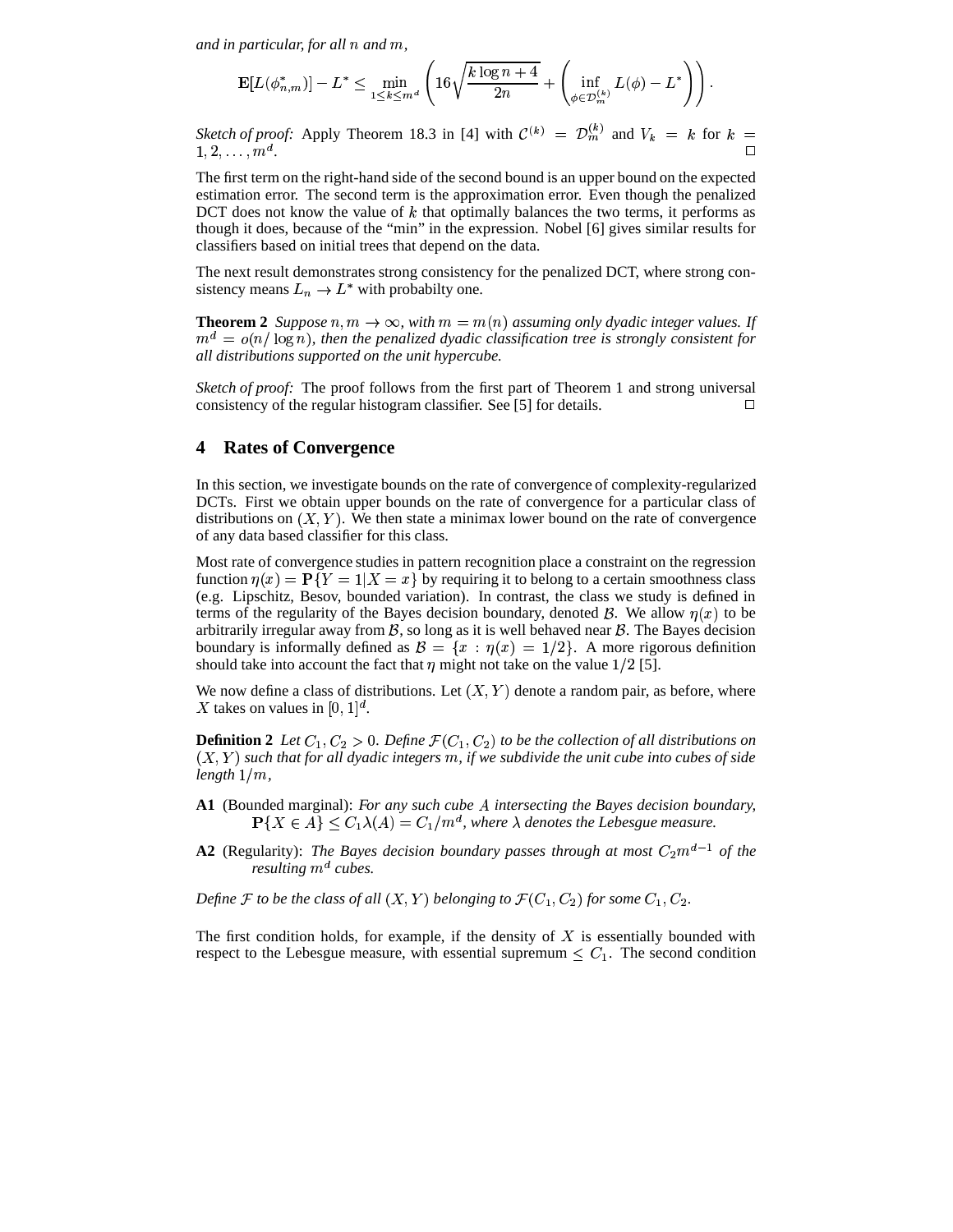can be shown to hold when one coordinate of the Bayes decision boundary is a Lipschitz function of the others. See, for example, the boundary fragment class of [7] with  $\gamma = 1$ therein.

The regularity condition A2 is closely related to the notion of box-counting dimension of the Bayes decision boundary [8]. Roughly speaking, A2 holds for some  $C_2$  if and only if the Bayes decision boundary has box-counting dimension  $d - 1$ . The box-counting dimension is an upper bound on the Hausdorff dimension, and the two dimensions are equal for most "reasonable" sets. For example, if G is a smooth k-dimensional submanifold of  $\mathbb{R}^d$ , then G has box-counting dimension  $k$ .

## **4.1 Upper Bounds on DCT Rate of Convergence**

**Theorem 3** Assume the distribution of  $(X, Y)$  belongs to  $\mathcal{F}(C_1, C_2)$ . Let  $\phi_{n,m}^*$  be the penalized dyadic classification tree, as described in Section 3. If  $m \sim (n/\log n)^{1/(d+1)}$ , *then there exists a constant*  $C_3 > 0$  such that for all  $n > 2$ ,

$$
\mathbf{E}[L(\phi_{n,m}^*)] - L^* \le C_3 (\log n/n)^{1/(d+1)}.
$$

When we write  $m \sim (n/\log n)^{1/(d+1)}$ , we mean  $\log_2 m = \lfloor \log_2((n/\log n)^{1/(d+1)}) +$  $C_0$ , where  $C_0 \in \mathbf{R}$  is arbitrary.

*Sketch of proof:* It can be shown that for each dyadic m, there exists a pruned DCT  $\phi$  with  $k = O(m^{d-1})$  leaf nodes, such that  $L(\phi) - L^* \leq C_1 C_2 / m$ . Plugging this into the risk bound in Theorem 1 and minimizing over m produces the desired result [5].  $\Box$ 

The minimal value of  $C_3$  in the above theorem tends to  $2C_1C_2$  as  $d \rightarrow \infty$ . Note that similar rate of convergence results for data-grown trees would be more difficult to establish, since the approximation error is random in those cases.

It is possible to eliminate the log factor in the upper bound by means of Alexander's inequality, as discussed in [4, Ch. 12]. This leads to a much larger value of  $C_3$ , but an improved asymptotic rate.

To illustrate the significance of Theorem 3, consider a penalized histogram classifer, with bin width determined adaptively by structural risk minimization, as described in [4, Problem 18.6]. For that rule, the best exponent on the rate of convergence for our class is  $1/(d+2)$ , compared with  $1/(d+1)$  for our rule. Intuitively, this is because the adaptive resolution of dyadic classification trees enables them to focus on the  $d-1$  dimensional decision boundary, rather than the  $d$  dimensional regression function.

In the event that the data X occupies a  $d' < d$  dimensional subset of  $[0,1]^d$ , the proof of Theorem 3 follows through as before, but with an exponent of  $d' + 1$  instead of  $d + 1$ . Thus, the penalized DCT is able to automatically adapt to the dimensionality of the input data.

#### **4.2 Minimax Lower Bound**

The next result demonstrates that complexity-regularized DCTs nearly achieve the minimimax rate for our class of distributions.

**Theorem 4** *Let*  $\delta_n$  *denote any discrimination rule based on training data. There exists a*  $constant C > 0$  such that for  $n$  sufficiently large,

$$
\inf_{\delta_n} \sup_{\mathcal{F}} E[L(\delta_n)] - L^* \quad \geq \quad C \, n^{-1/d}.
$$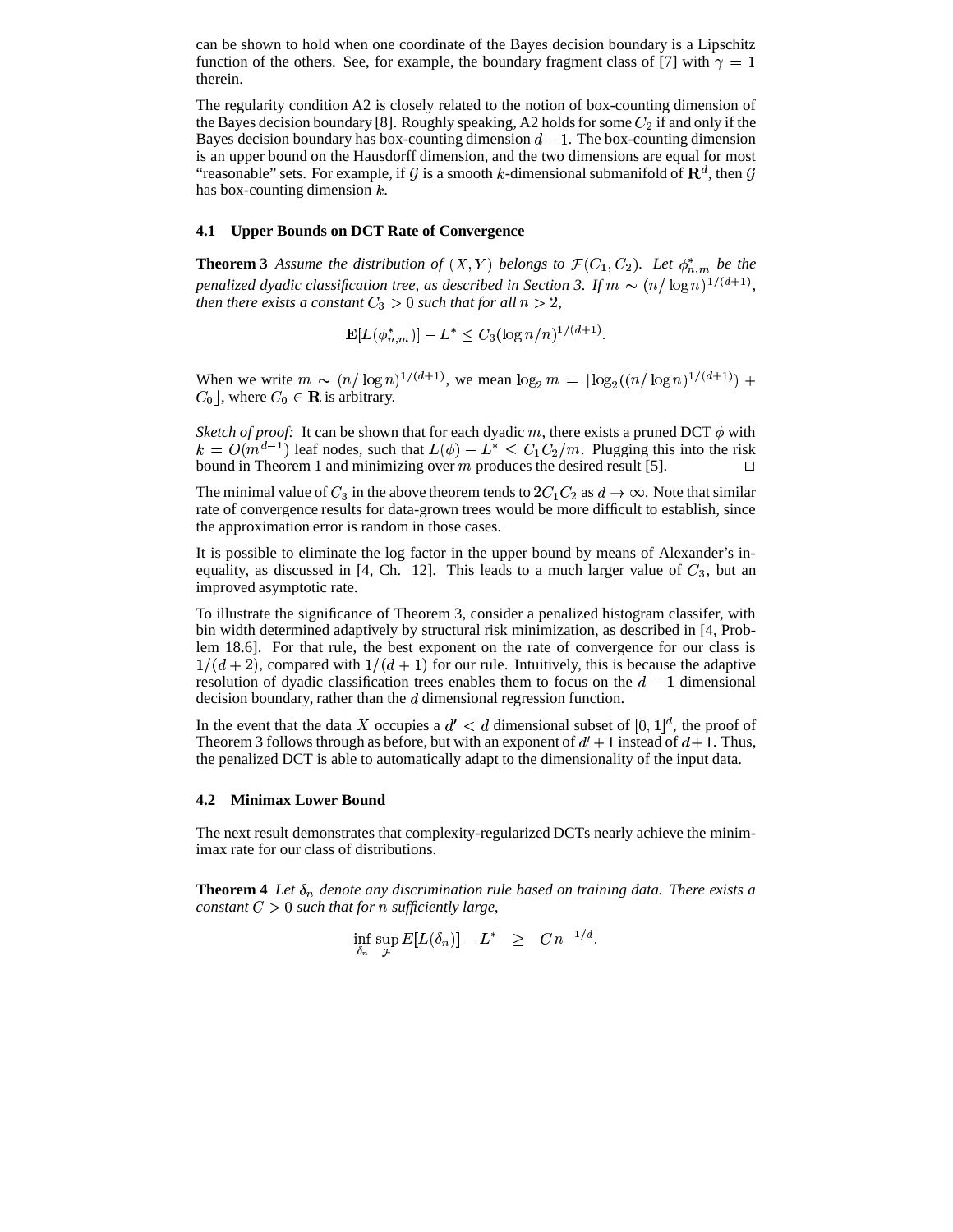*Sketch of proof:* This result follows from Theorem 2 in [7] (with  $\gamma = \kappa = 1$  therein). The proof of that result is in turn based on Assouad's lemma.

Theorems 3 and 4, together with the above remark on Alexander's inequality, show that complexity-regularized DCTs are close to minimax-rate optimal for the class  $\mathcal{F}$ . We suspect that the class studied by Tsybakov [7], used in our minimax proof, is more restrictive than our class. Therefore, it may be that the exponent  $1/d$  in the above theorem can be decreased to  $1/(d+1)$ , in which case we achieve the minimax rate.

Although bounds on the minimax rate of convergence in pattern recognition have been investigated in previous work [9, 10], the focus has been on placing regularity assumptions on the regression function  $\eta(x) = P\{Y = 1 | X = x\}$ . Yang demonstrates that in such cases, for many common function spaces (e.g. Lipschitz, Besov, bounded variation), classification is not easier than regression function estimation [10]. This contrasts with the conventional wisdom that, in general, classification *is* easier than regression function estimation [4, Ch. 6]. Our approach is to study minimax rates for distributions defined in terms of the regularity of the Bayes decision boundary. With this framework, we see that minimax rates for classification can be orders of magnitude faster than for estimation of  $\eta(x)$ , since  $\eta(x)$  may be arbitrarily irregular away from the decision boundary for distributions in our class. This view of minimax classification has also been adopted by Mammen and Tsybakov [7,11]. Our contribution with respect to their work is an implementable discrimination rule, with guaranteed computational complexity, that nearly achieves the minimax lower bounds. We also remark that "fast rates" (e.g.,  $O(n^{-1})$ ) obtained by those authors require much stronger assumptions on the smoothness of the decision boundary and  $\eta(x)$ than we employ in this paper.

## **5 An Efficient Pruning Algorithm**

In this section we describe an algorithm to compute the penalized DCT efficiently. We switch notation, using T to denote an arbitrary classification tree. Let  $T' \leq T$  denote that T' is a pruned version of T (possibly T itself). For  $\alpha \in \mathbf{R}$ , define

$$
T_1(\alpha) = \underset{T' \leq T}{\text{arg min}} \quad \widehat{L}_n(T') + \alpha |T'|,
$$

and

$$
T_2(\alpha) = \underset{T' < T}{\text{arg min}} \quad \widehat{L}_n(T') + \alpha \sqrt{|T'|},
$$

where  $|T'|$  denotes the number of leaf nodes of T'. We are interested in computing  $T_2(\alpha)$ when T is a complete dyadic tree, and  $\alpha = \sqrt{32 \log(en)/n}$ .

Breiman, et.al. [1] showed the existence of weights  $-\infty = \alpha_0 < \alpha_1 < \cdots < \alpha_n$ and subtrees  $T \geq S_1 \geq \cdots \geq S_M = \{root\}$  such that  $T_1(\alpha) = S_i$  whenever  $\alpha \in [\alpha_{i-1}, \alpha_i)$ . Moreover, the weights  $\alpha_i$  and subtrees  $S_i$  may be found in  $O(|T|\log |T|)$  <sup>6</sup> operations [12, 13]. A similar result holds for the square-root penalty, and the trees pro- duced are a subset of the trees produced by the additive penalty [5].

**Theorem 5** For each  $\alpha$ , there exists  $\alpha'$  such that  $T_2(\alpha) = T_1(\alpha')$ .

Therefore, pruning T with the square-root penalty always produces one of the trees  $S_{\ell}$ . We may then determine the pruned tree  $T' \leq T$  minimizing the penalized risk  $\hat{L}_n(T')$  +  $\alpha\sqrt{|T'|}$  by minimizin by minimizing this quantity over  $S_i$ ,  $i = 1, \ldots, M$ . Thus, square-root pruning can be performed in  $O(|T|\log |T|)$  operations.

In the context of constructing a penalized DCT, we start with an initial tree  $T$  that is a complete DCT. For the classifiers in Theorems 2 and 3, this initial tree has size  $|T| =$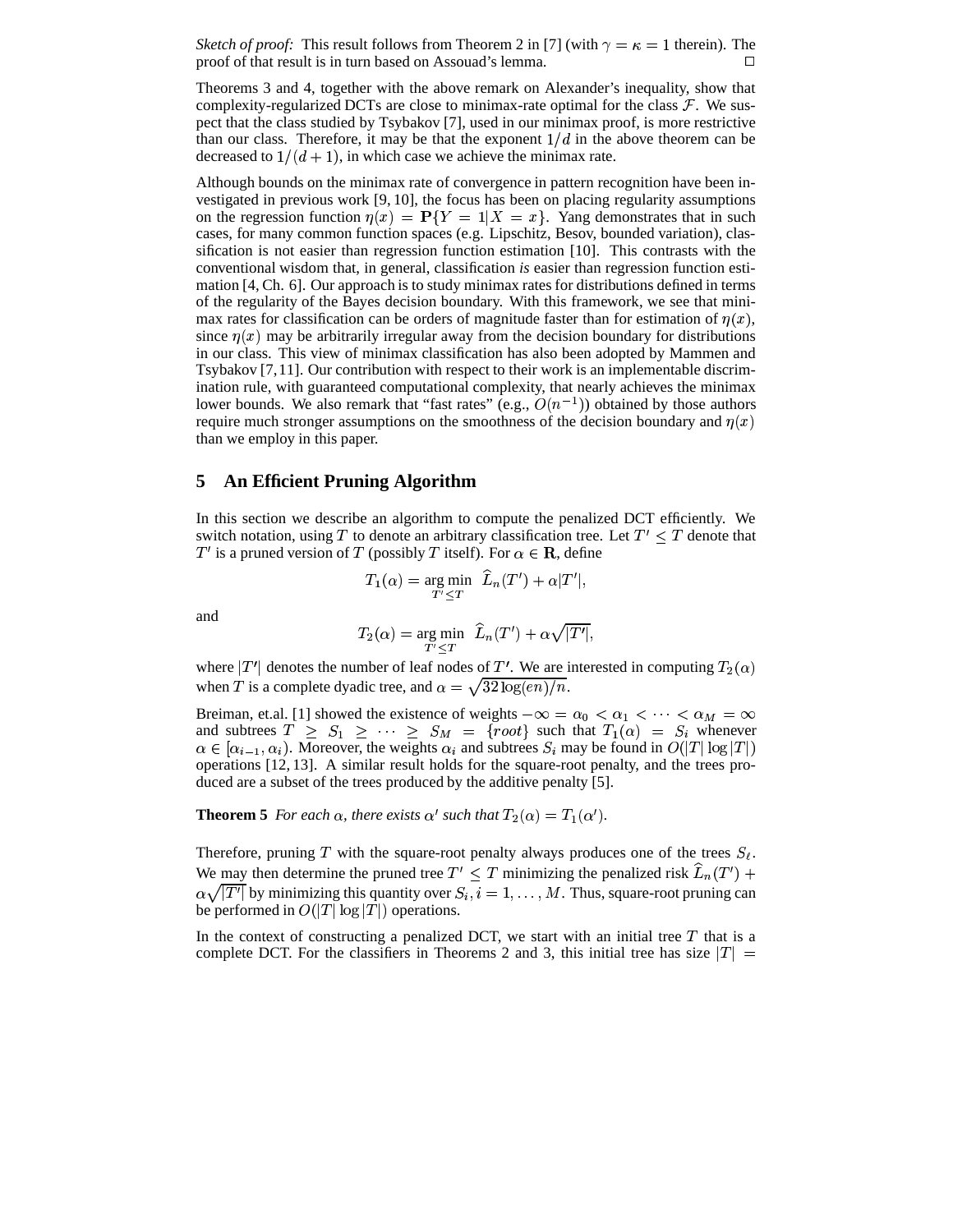| Table 1: Comparison of a greedy tree growing procedure, with model selection based on |  |
|---------------------------------------------------------------------------------------|--|
| holdout error estimate, and two DCT based methods. Numbers shown are test errors.     |  |

|                                | CART-HOLD | DCT-HOLD | DCT-SRM |
|--------------------------------|-----------|----------|---------|
| Pima Indian Diabetes           | 26.8%     | 27.2%    | 33.0 %  |
| <b>Wisconsin Breast Cancer</b> | 4.7%      | 6.4%     | $6.3\%$ |
| Ionosphere                     | 12.88%    | 18.6%    | 18.8%   |
| Waveform                       | 198%      | 29 1 %   | 31 0 %  |

 $m^d = o(n/\log n)$ , and so pruning requires  $O(n)$  operations. Since the growing procedure also requires  $O(n)$  operations, the overall construction is  $O(n)$ .

# **6 Experimental Comparison**

To gain a rough idea of the usefulness of dyadic classification trees in practice, we compared two DCT based classifiers with a greedy tree growing procedure, similar to that used by CART [1] or C4.5 [14], where each successive split is chosen to maximize an information gain defined in terms of an impurity function. We considered four two-class datasets, available on the web at http://www.ics.uci.edu/~mlearn/MLRepository.html. For each dataset, we randomly split the data into two halves to form training and testing datasets.

For the greedy growing scheme, we used half of the training data to grow the tree, and constructed every possible pruning of the initial tree with an additive penalty. The best pruned tree was chosen to minimize the holdout error on the rest of the training data. We call this classifier CART-HOLD. The second classifier, DCT-HOLD, was constructed in a similar manner, except that the initial tree was a complete DCT, and all of the training data was used for computing the holdout error estimate. Finally, we implemented the complexityregularized DCT, denoted DCT-SRM, with square-root penalty determined by Equation 1. Table 1 shows the misclassification rate for each algorithm on each dataset.

From these experiments, we might conclude two things: (i) The greedily-grown partition outperforms the dyadic partition; and (ii) Much of the discrepancy between CART-HOLD and DCT-SRM comes from the partitioning, and not from the model selection method (holdout versus SRM). Indeed, DCT-SRM beats or nearly equals DCT-HOLD on three of the four datasets. Conclusion (i) may be premature, for it is shown in [4, Ch. 20] that greedy partitioning based on impurity functions can perform arbitrarily poorly for some distributions, while this is never the case for complexity-regularized DCTs. In light of (ii), it may be possible to apply Nobel's pruning rules for data-grown trees [6], which can now be implemented with our algorithm, to equal or surpass the performance of CART, while avoiding the heuristic and computationally expensive cross-validation technique usually employed by CART to determine the appropriately pruned tree.

# **7 Conclusion**

Dyadic classification trees exhibit desirable theoretical properties (finite sample risk bounds, consistency, near minimax-rate optimality) and can be trained extremely rapidly. The minimax result demonstrates that other discrimination rules, such as neural networks or support vector machines, cannot significantly outperform DCTs (in this minimax sense). This minimax result is asymptotic, and considers worst-case distributions. From a practical standpoint, with finite samples and non-worst-case distributions, other rules may beat DCTs, which our experiments on benchmark datasets confirm. The sequential dyadic partitioning scheme is especially susceptible when many of the features are irrelevant, since